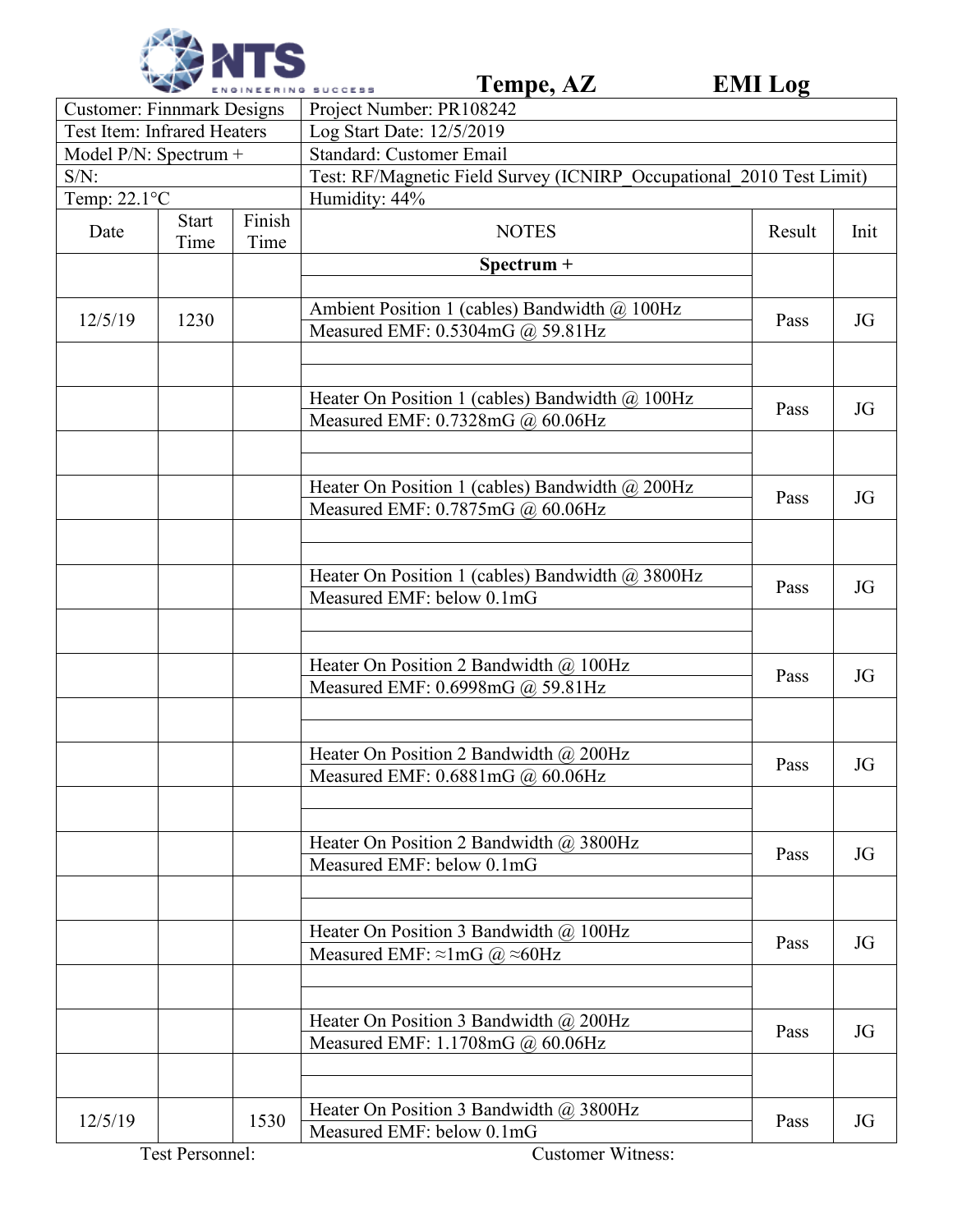

|                                    |                      |                | Tempe, AZ<br>ENGINEERING SUCCESS                                                    | <b>EMI</b> Log |      |  |
|------------------------------------|----------------------|----------------|-------------------------------------------------------------------------------------|----------------|------|--|
| <b>Customer: Finnmark Designs</b>  |                      |                | Project Number: PR108242                                                            |                |      |  |
| <b>Test Item: Infrared Heaters</b> |                      |                | Log Start Date: 12/6/2019                                                           |                |      |  |
| Model P/N: Spectrum Carbon         |                      |                | <b>Standard: Customer Email</b>                                                     |                |      |  |
| $S/N$ :                            |                      |                | Test: RF/Magnetic Field Survey (ICNIRP Occupational 2010 Test Limit)                |                |      |  |
| Temp: $20.4$ °C                    |                      |                | Humidity: 45%                                                                       |                |      |  |
| Date                               | <b>Start</b><br>Time | Finish<br>Time | <b>NOTES</b>                                                                        | Result         | Init |  |
|                                    |                      |                | <b>Spectrum Carbon</b>                                                              |                |      |  |
|                                    |                      |                |                                                                                     |                |      |  |
| 12/6/19                            | 0630                 |                | Ambient Position 1 (cables) Bandwidth @ 100Hz<br>Measured EMF: 0.4002mG @ 60.06Hz   | Pass           | JG   |  |
|                                    |                      |                |                                                                                     |                |      |  |
|                                    |                      |                | Heater On Position 1 (cables) Bandwidth @ 100Hz<br>Measured EMF: 0.4379mG @ 60.06Hz | Pass           | JG   |  |
|                                    |                      |                |                                                                                     |                |      |  |
|                                    |                      |                | Heater On Position 1 (cables) Bandwidth @ 200Hz<br>Measured EMF: 0.4371mG @ 60.06Hz | Pass           | JG   |  |
|                                    |                      |                |                                                                                     |                |      |  |
|                                    |                      |                | Heater On Position 1 (cables) Bandwidth @ 3800Hz<br>Measured EMF: below 0.1mG       | Pass           | JG   |  |
|                                    |                      |                |                                                                                     |                |      |  |
|                                    |                      |                | Heater On Position 2 Bandwidth @ 100Hz<br>Measured EMF: 0.5893mG @ 60.06Hz          | Pass           | JG   |  |
|                                    |                      |                |                                                                                     |                |      |  |
|                                    |                      |                | Heater On Position 2 Bandwidth @ 200Hz<br>Measured EMF: 0.4120mG @ 60.06Hz          | Pass           | JG   |  |
|                                    |                      |                |                                                                                     |                |      |  |
|                                    |                      |                | Heater On Position 2 Bandwidth @ 3800Hz<br>Measured EMF: below 0.1mG                | Pass           |      |  |
|                                    |                      |                |                                                                                     |                |      |  |
|                                    |                      |                | Heater On Position 3 Bandwidth $\omega$ 100Hz                                       | Pass           | JG   |  |
|                                    |                      |                | Measured EMF: 0.4075mG @ 60.06Hz                                                    |                |      |  |
|                                    |                      |                | Heater On Position 3 Bandwidth $\omega$ 200Hz                                       | Pass           | JG   |  |
|                                    |                      |                | Measured EMF: 0.4083mG @ 60.06Hz                                                    |                |      |  |
| 12/6/19                            |                      | 0900           | Heater On Position 3 Bandwidth $\omega$ 3800Hz                                      | Pass           | JG   |  |
|                                    |                      |                | Measured EMF: below 0.1mG                                                           |                |      |  |
|                                    | Test Personnel:      |                | <b>Customer Witness:</b>                                                            |                |      |  |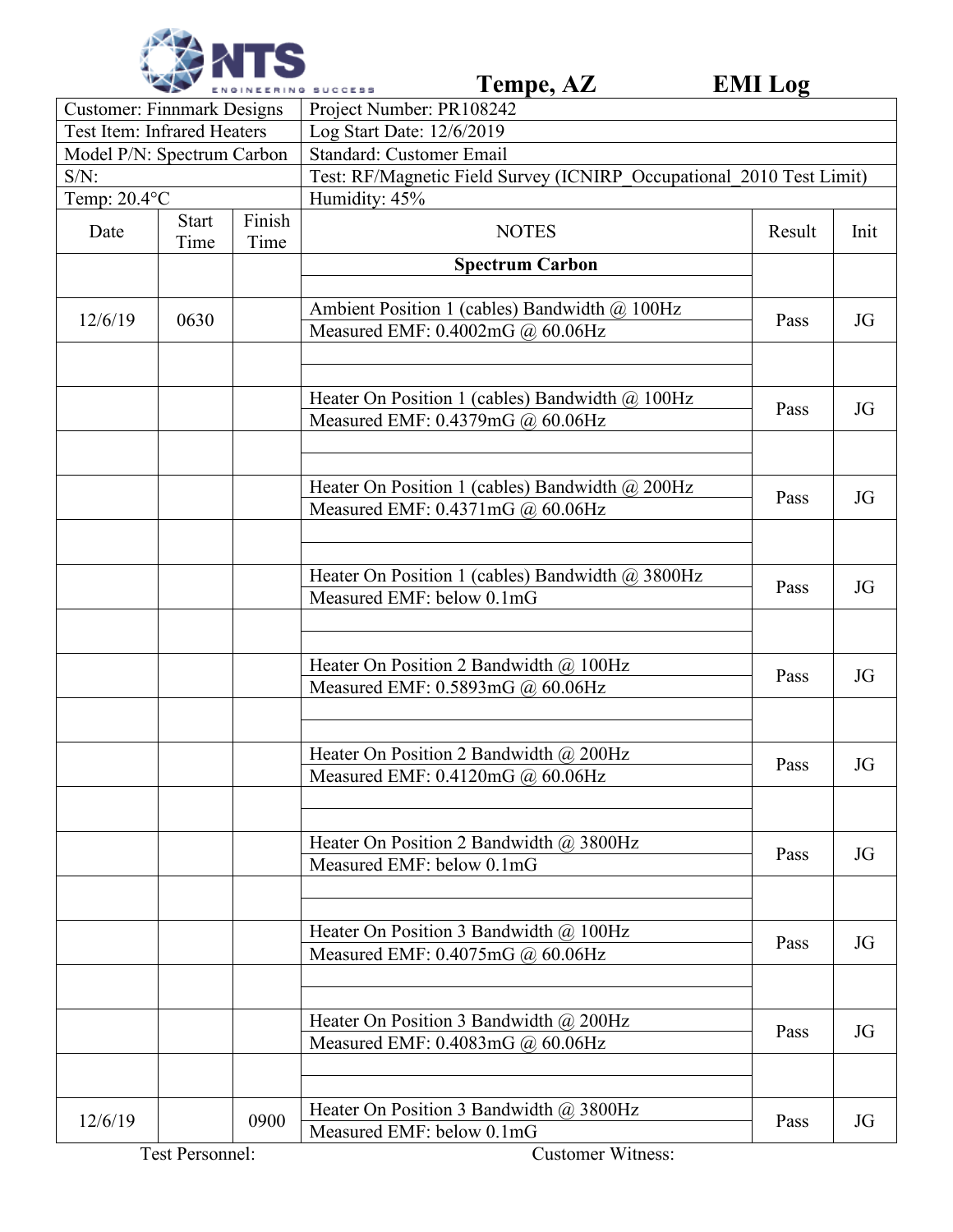## **Tempe, AZ PR108242**





The heaters were tested in a controlled environment using a Narda EHP-50F Electric & Magnetic RF Analyzer to conduct the required measurements.

The heaters were tested in 3 different resolution bandwidths (100Hz, 200Hz, 3800Hz). The multiple bandwidths allowed for a more accurate reading below 200Hz of the 60Hz (and harmonics) signal(s). The scans were 1-100Hz, 1-200Hz, and 200-4000Hz. Please note, that the minimum operating frequency of the EHP-50F is 1Hz, therefore any "measurements" that appear below 1Hz are invalid.

Each heater was measured at three different positions (see photos) for the frequency spans/scans listed above.

All measurements were plotted against the ICNIRP\_Occupational\_2010 Test Limit (see plots). The "highest" recorded measurement was Position 3 (200Hz Bandwidth) of the Spectrum  $+$  with a measured value of 1.1708mG.

All of the measurements that were conducted/recorded were MAGNITUDES lower than the ICNIRP Occupational 2010 Test Limit.

\*\*Continued\*\*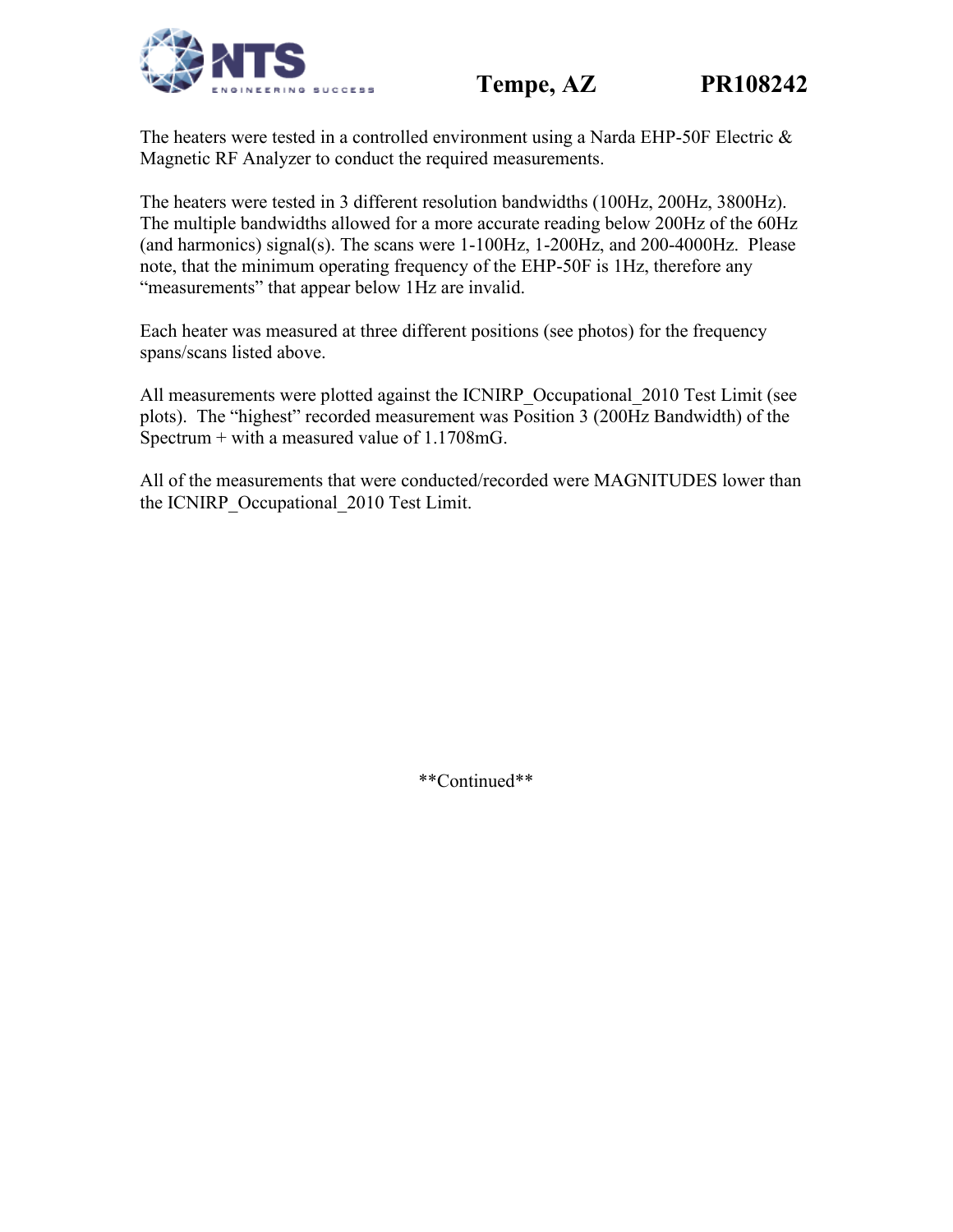| Customer: Finnmark Designs   Project Number: PR108242 |                             |
|-------------------------------------------------------|-----------------------------|
| Test Item: Infrared Heaters                           | Log Start Date: $12/5/2019$ |
| Model $P/N$ : Spectrum +                              | Standard: Customer Email    |





\*\*Continued\*\*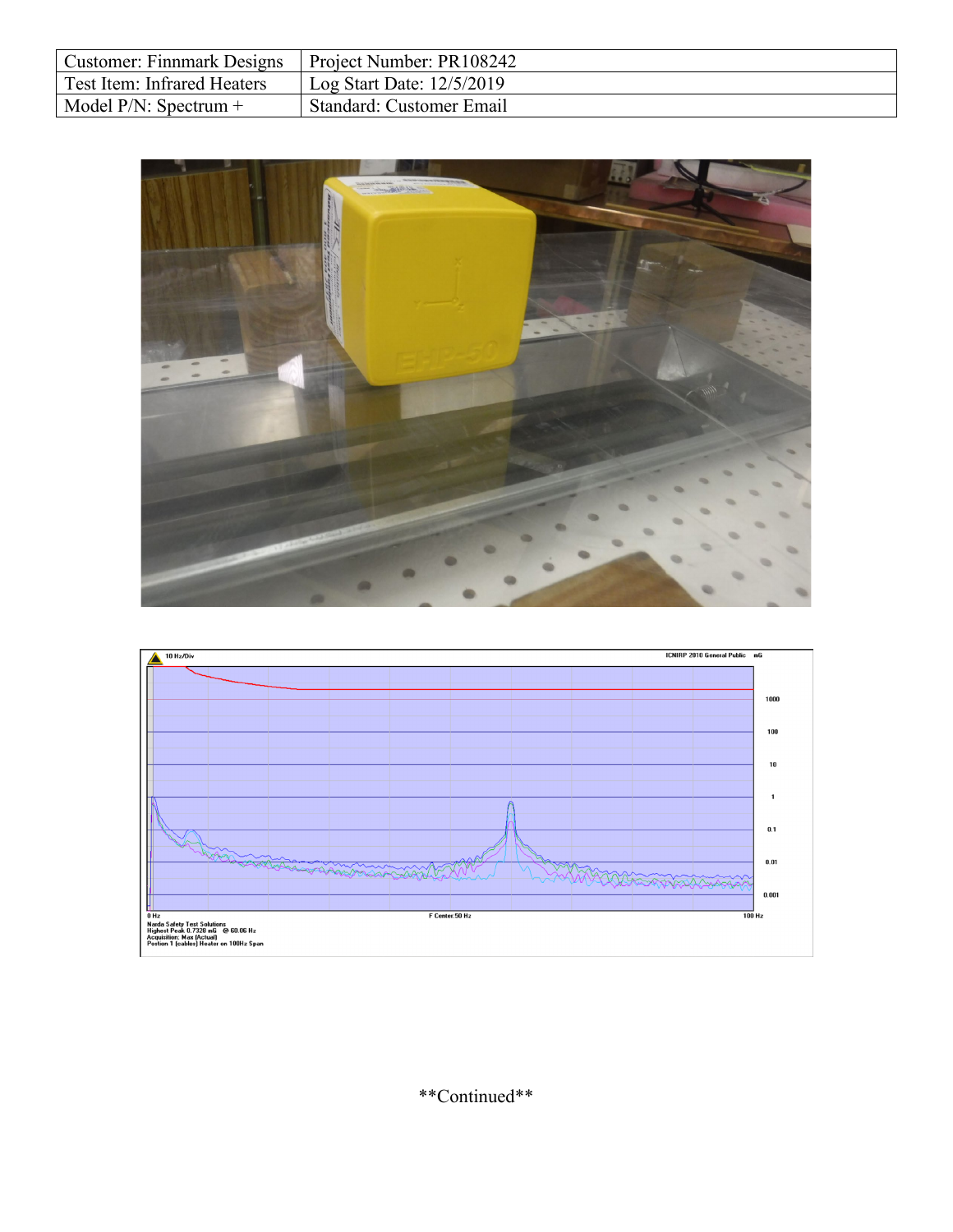



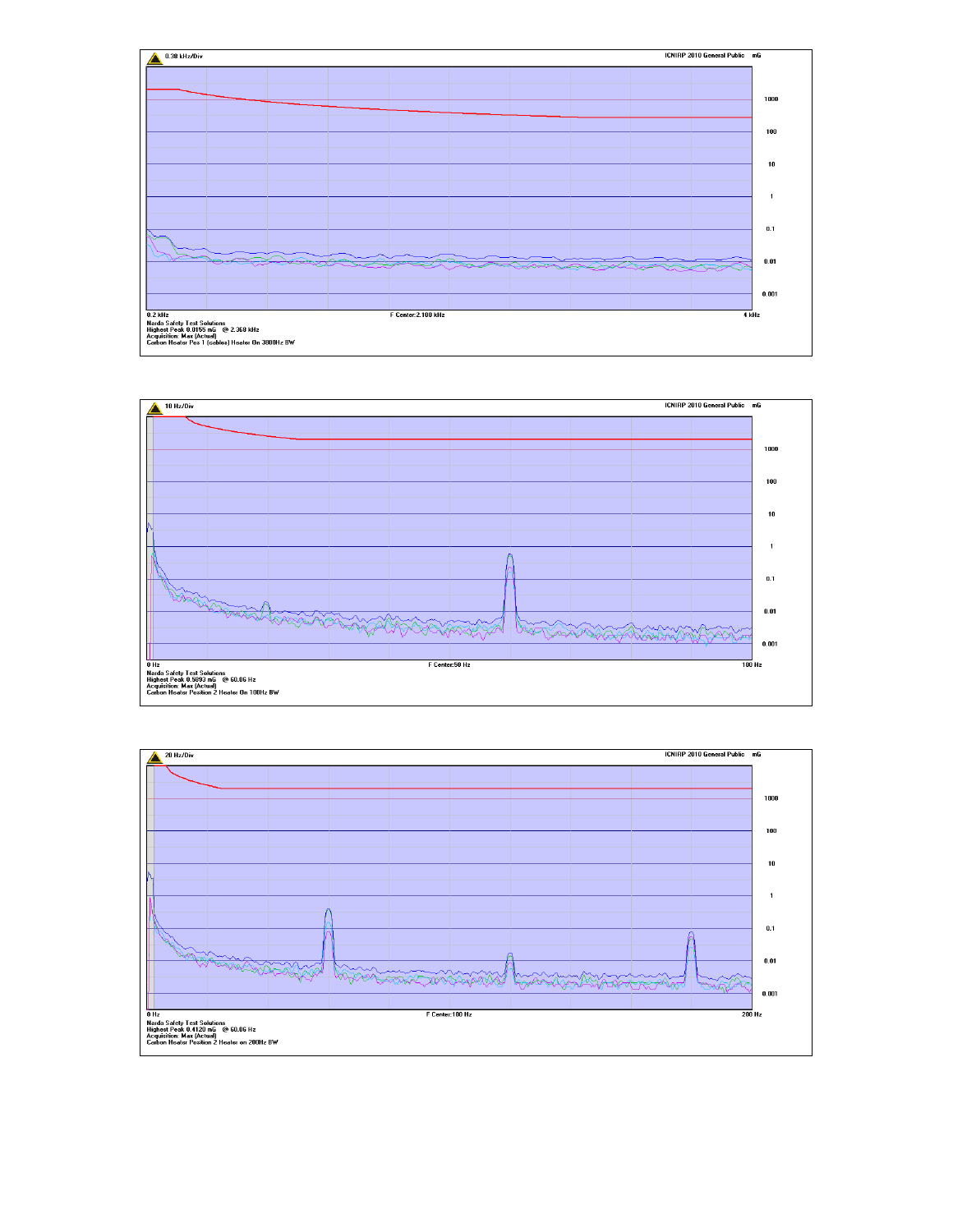| Customer: Finnmark Designs   Project Number: PR108242 |                                     |
|-------------------------------------------------------|-------------------------------------|
| Test Item: Infrared Heaters                           | $\vert$ Log Start Date: $12/5/2019$ |
| Model P/N: Spectrum Carbon   Standard: Customer Email |                                     |





\*\*Continued\*\*